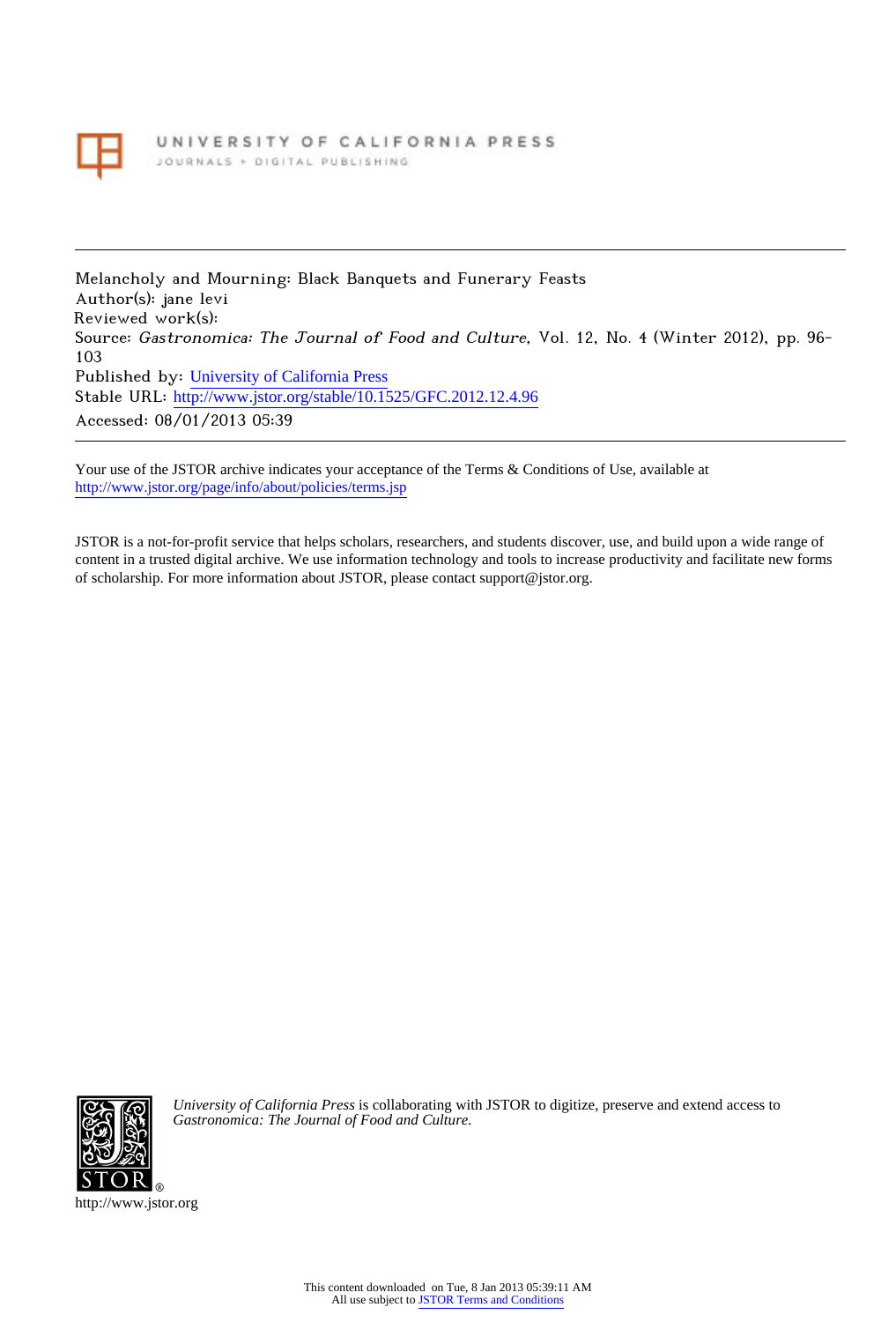# Melancholy and Mourning Black Banquets and Funerary Feasts

*Ay, in the very temple of delight Veil'd Melancholy has her sovran shrine, Though seen of none save him whose strenuous tongue Can burst Joy's grape against his palate fine; His soul shall taste the sadness of her might, And be among her cloudy trophies hung.*

IN HIS ODE ON MELANCHOLY of 1819, Keats identifies the exquisite duality of the pleasure within the pain of the melancholic state and urges his reader not to wish for death when melancholy strikes, but to taste it, embrace it, and glory in it. Many melancholics followed his advice. Just as Victor Hugo found romance and passion in the melancholy underground worlds of early nineteenth-century Paris, and William Beckford reveled in his luxurious "ruin" at Fonthill in Wiltshire, England, so others with a Gothic or Romantic—and perhaps mischievous— sensibility throughout history have used images of death, ruin, decadence, and morbidity as entertainment. This is clearly expressed in the so-called "black banquets" given by various hosts from the Roman period to the Enlightenment. These morbidly styled dinners used darkness and death-related imagery to shock, entertain, and (occasionally) terrorize their guests. This use of deathly imagery and ritual had a heightened effect in periods of history when feasting still had a place in actual funerary practices, and when it was understood that in contrast to the grief felt at a death, "the fear and sadness of melancholy are *without cause*."1 I will explore the heightening effect of this borrowing of symbols, contrasting the melancholic indulgence of the black banquet with the considered, if sometimes equally eccentric, contribution to effective mourning of the funerary feast.

# **The Ancient World**

"Western cultural traditions assign to darkness a large collection of negative associations…Blackness signifies the other, the different, the abnormal and deficient."<sup>2</sup>

The earliest recorded black banquet appears to be that held by Emperor Domitian for some senators in about 89 CE, as part of the public celebrations following the Dacian War. In a completely black-painted room, each black couch was marked with an imitation gravestone inscribed with the guest's name, lit by a tomb-lamp, and attended by a phantom-like black-painted boy. The historian Dio Cassius describes the banquet in his *Roman History*:

All the things that are commonly offered at the sacrifices to departed spirits were likewise set before the guests, all of them black and in dishes of a similar color. Consequently, every single one of the guests feared and trembled and was kept in constant expectation of having his throat cut at the next moment, the more so as on the part of everybody but Domitian there was dead silence, as if they were already in the realms of the dead, and the emperor himself conversed only on topics relating to death and slaughter. 3

Sent home in terror in the company of strange slaves, the diners were just beginning to calm down when a messenger arrived from Domitian, renewing their fears of execution. In fact the gravestones, which were silver, the dishes, which were delicious and costly, and the boys, who had been cleaned and adorned, were being sent to them as gifts. 4

However, Dio Cassius's account does not allow this happy ending to redeem the senators' fear and anger. Some historical context perhaps tells us why. As well as effectively introducing an absolute monarchy into democratic Rome, "Domitian worked towards the political annihilation of the senate systematically and in cold blood; and that is why the senatorial party regarded him with such intense hatred."<sup>5</sup> Domitian was popular with the army, whom he paid well, and with the people, whom he entertained, but the story of his "funeral banquet" reflects the senate's—and many later historians'—negative perceptions. "When it comes to the Emperor, of course, inequality was a given, and someone like Domitian might humiliate or even terrify senators with impunity"6—but they wouldn't have to take this reminder

gastronomica: the journal of food and culture, vol.12, no.4, pp.96–103, issn 1529-3262. *©* 2012 by the regents of the university of california. all rights reserved. please direct all requests for permission to photocopy or reproduce article content through the university of california press's rights and permissions web site, http://www.ucpressjournals.com/reprintinfo.asp. doi: 10.1525/gfc.2012.12.4.96.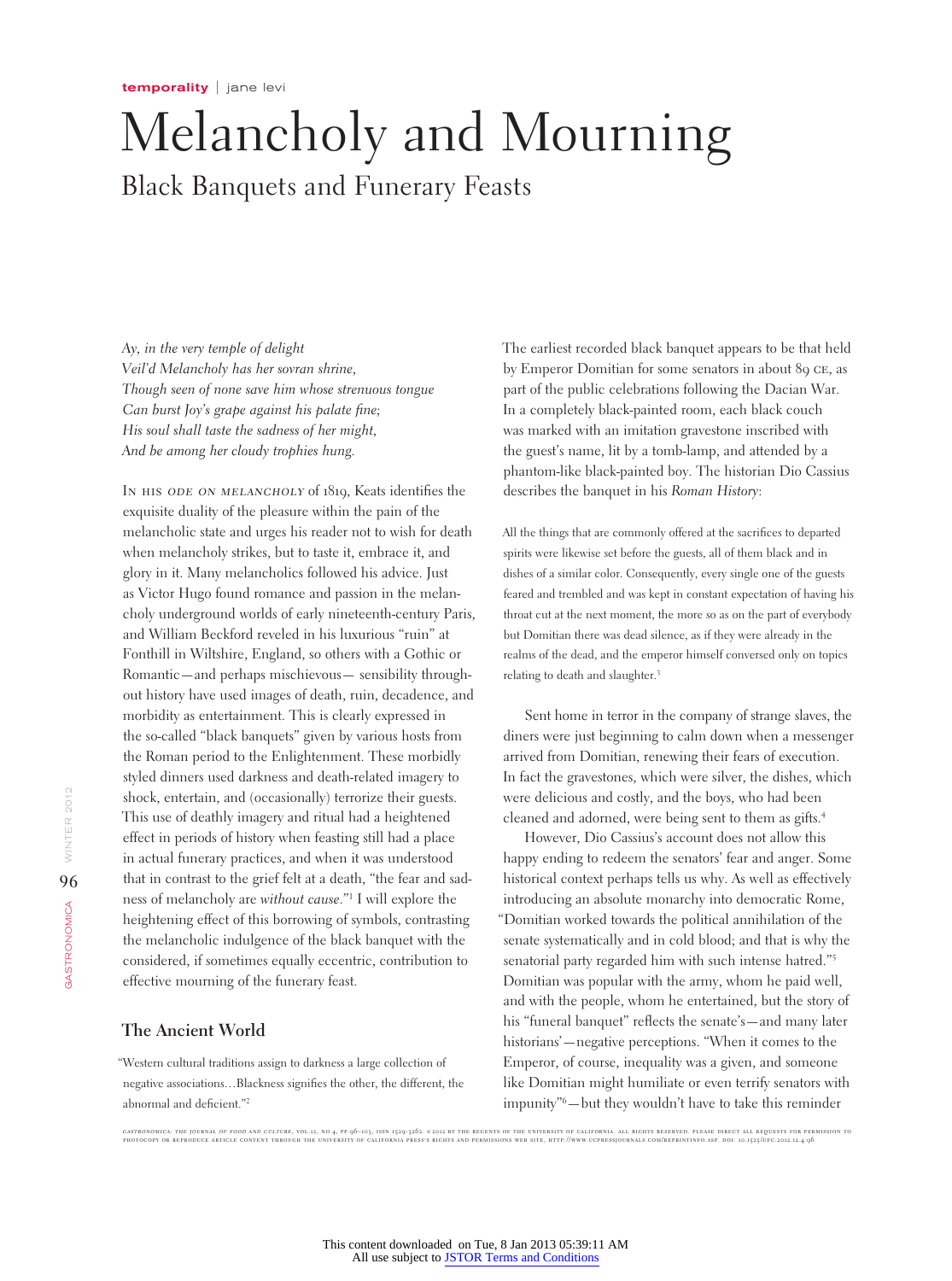

of their mortality and dependence on the Emperor for their very lives with good grace. Thus, a themed party with a generous end which might have been amusing had someone else given it became an object of terror and—ultimately an excuse for assassination. The art historian Phyllis Pray Bober speculates that the origin of the banquet's theme may have been a not-yet-traced Greek dramatic production, but regardless of the originality or intent of the gesture, this feast is emblematic of Domitian's dark status as a murderous Emperor. 7

In the case of an earlier, fictional, banquet held by Trimalchio in Petronius's *Satyricon* of around 1 ce (in the time of another murderous Emperor, Nero), the symbols of death are fuel for the satire: they promote mirth among the guests, rather than fear. Little *memento mori* skeletons called *larva convivialis* were frequently given to guests at banquets, an Epicurean practice to remind diners to "relish their least significant daily pleasures, for death awaits."8 In

**Above:** *Roman* memento mori*, 199* bce*–500* ce*, given to revelers at banquets to remind them of their mortality.* **©** science museum **/** science **&** society picture library

the case of Trimalchio, the skeleton's presence is an excuse for his recital of a piece of doggerel, a preamble to the arrival of a supremely vulgar bronze olive-carrying donkey surrounded by silver plates with Trimalchio's name and their weight engraved on the rims. A plate representing the signs of the zodiac with "in the middle, a whole hare, equipped with wings so as to look like Pegasus" follows, then ever more elaborate dishes like a boar filled with live thrushes. 9 Eventually, drunk and exhausted, Trimalchio starts to rehearse the arrangements for his funeral—the memorials he has commissioned for himself and the clothes in which he will be buried. Finally, a spontaneous rendition of his funeral music at top volume leads the night watchmen to believe the house is on fire, so they break in and break up the party with water and axes. In this case, the inappropriate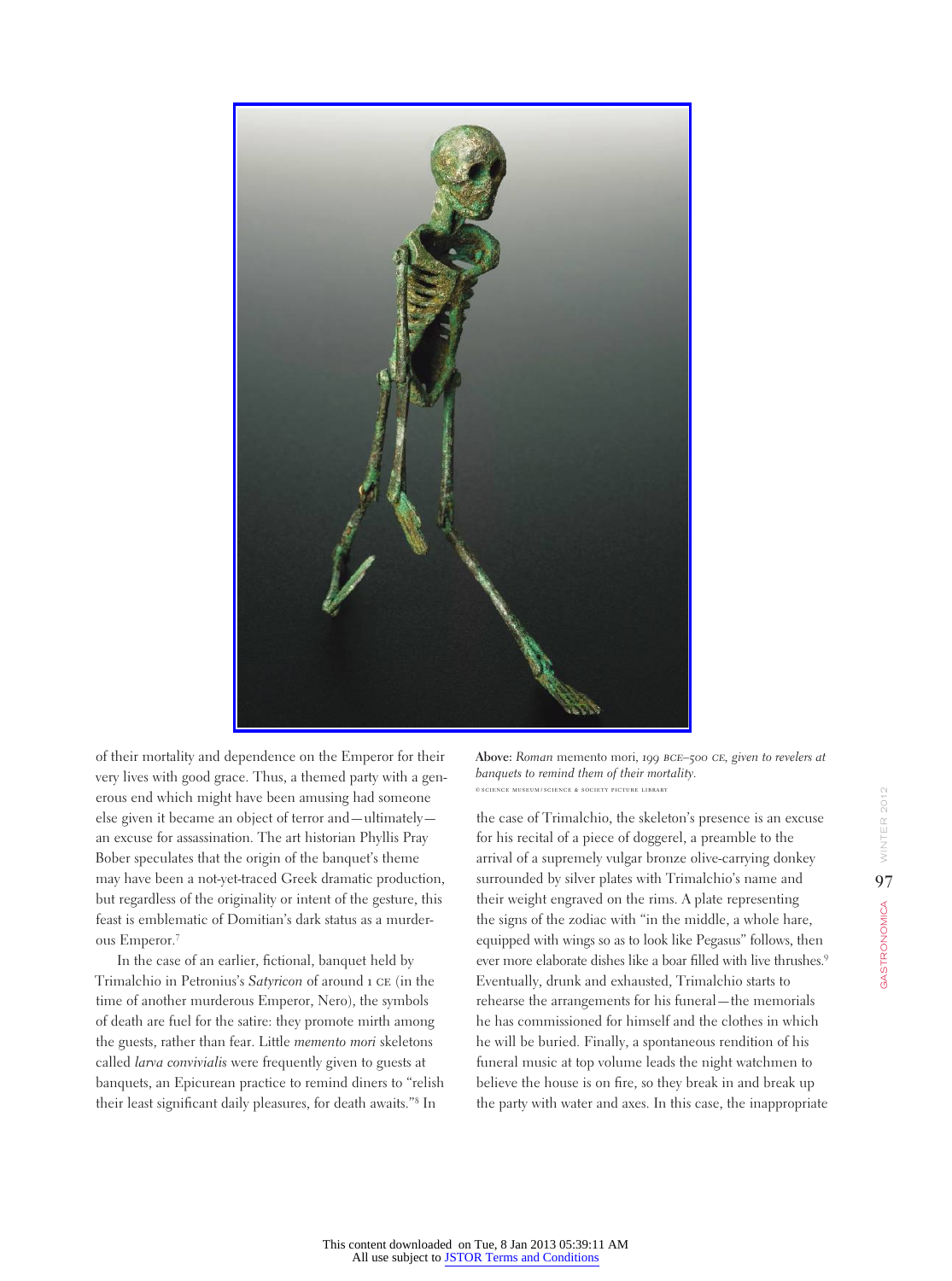references to funerary practice are the death of the apparently endless dinner, bringing to a close the entertainment and providing a means of escape for the guests.

Proper funeral rites and regular propitiation of the dead were important cultural practices in the daily life of ancient Rome: there were a number of specific periods of the year when the dead of one's family were propitiated. In her study of death customs, Effie Bendann reconstructs rites like *Dies Parentales*, from the third to the twenty-second of February, a yearly renewal of the burial rite when families would visit the graves of their ancestors, bringing formal greetings and offerings of milk, water, oil, honey, and the blood of black sacrificial victims. In May the head of the house would celebrate and expiate the family ghosts in the ceremony of *Lemuria*, chanting and spitting black beans behind him, without looking around. The ancestral spirits were said to gather the black beans; the head of the house would exorcise them; and they would be gone. Throughout the Roman year, offerings would be taken to the *mundus*, a large flat stone in a shallow pit representing the union between the upper and lower worlds. Feasts in honor of the dead were also held regularly, with the food intended to effect "a communion of the upper with the lower world."10 Black foods and beans seem to be a recurring theme in many such ceremonies. Besides being an important offering (and basic food source) throughout the ancient world, beans, both actual and representational (for example, in the form of biscuits), reverberate in many later Christian ceremonies associated with All Souls' Day, the day of commemoration of the dead. <sup>11</sup> The associations of the underworld with black foods in general—the beans, the sacrificial victims, the blood of black animals—demonstrate not only the important ceremonial role of food, but also the deep roots of the association with darkness of the symbols of death and melancholy.

In its mourning rites, Rome was building on older practices. Ancient Egyptian burial rites involved vast amounts of food, both actual and symbolic, as offerings to the gods and fuel for the dead person in the journey to the afterlife. 12 "Each god or goddess, each minor deity or nymph, every heroic being from a legendary past who might receive homage, had his or her favorite food."13 Tomb excavations uncover lavish meals: in one case "grilled quail (entire, with head tucked underneath the wing); two cooked kidneys; a cooked fish (headless); beef ribs"; in another "a table of bread offerings displayed in flat and triangular shapes, some with leavening, and molded in the shape of a gazelle…baskets held figs, grapes, dates, and doum palm nuts."14 There is less evidence of how food might have been used by surviving mourners, but descriptions of ancient rituals around the world demonstrate the multiple uses of food and feasting in this context: as a means of laying to rest the spirits of the dead; of fueling them for the journey to the afterlife; of establishing a closer union with the dead by eating with them and in so doing ensuring that they leave the living in peace. 15

For the ancient Greeks, too, this idea of the need to regale the dead spirit in order to lay it to rest was powerful. 16 On the night of Patroclus's death, his ghost—begging him to complete the rites, including the feast, to allow him to rest—haunts Achilles. He has already commanded that the ritual should be followed: "We will not unyoke our horses from their chariots yet, but mounted as we are, will drive past Patroclus and mourn for him as a dead man should be mourned. Then when we have wept and found some solace in our tears, we will unharness them and all have supper here."<sup>17</sup> The dinner is seen as the bridge between the past world, with Patroclus in it, and the new world that must remember him but continue without his presence. Achilles provides an extravagant feast and a blood ritual. "His soldiers then took off their burnished bronze equipment, unyoked their neighing horses, and sat down in their hundreds by the ship of the swift son of Peleus [Achilles], who had provided for them a delicious funeral feast. Many a white ox fell with his last gasp to the iron knife, many a sheep and bleating goat was slaughtered, and many a fine fat hog was stretched across the flames to have his bristles singed. Cupfuls of blood were poured all around the corpse."18 Bober comments that Greek temple reliefs of funeral feasts depict heroes participating in exactly this communal process, in which the food is critical both for the performance of the ritual and the sustenance of the living. She wryly summarizes: "For the ancients, food represented a channel of communication in a multitude of ways…The Greeks appear remarkably ingenious in devising ways to share sustenance with the gods, all the while retaining the portion most favored by humans for themselves."19 The living soldiers perhaps needed to celebrate the continuation of their own lives while mourning the loss of another's.

#### **Renaissance Italy**

In the Renaissance, when the Aristotelian view of the world, including dietary advice, was current, "brilliance and achievement are associated with black bile and the diseases of melancholy."20 Perhaps this explains the repeated use of the melancholy symbols of death in spectacular Renaissance banquets. Italy had numerous dining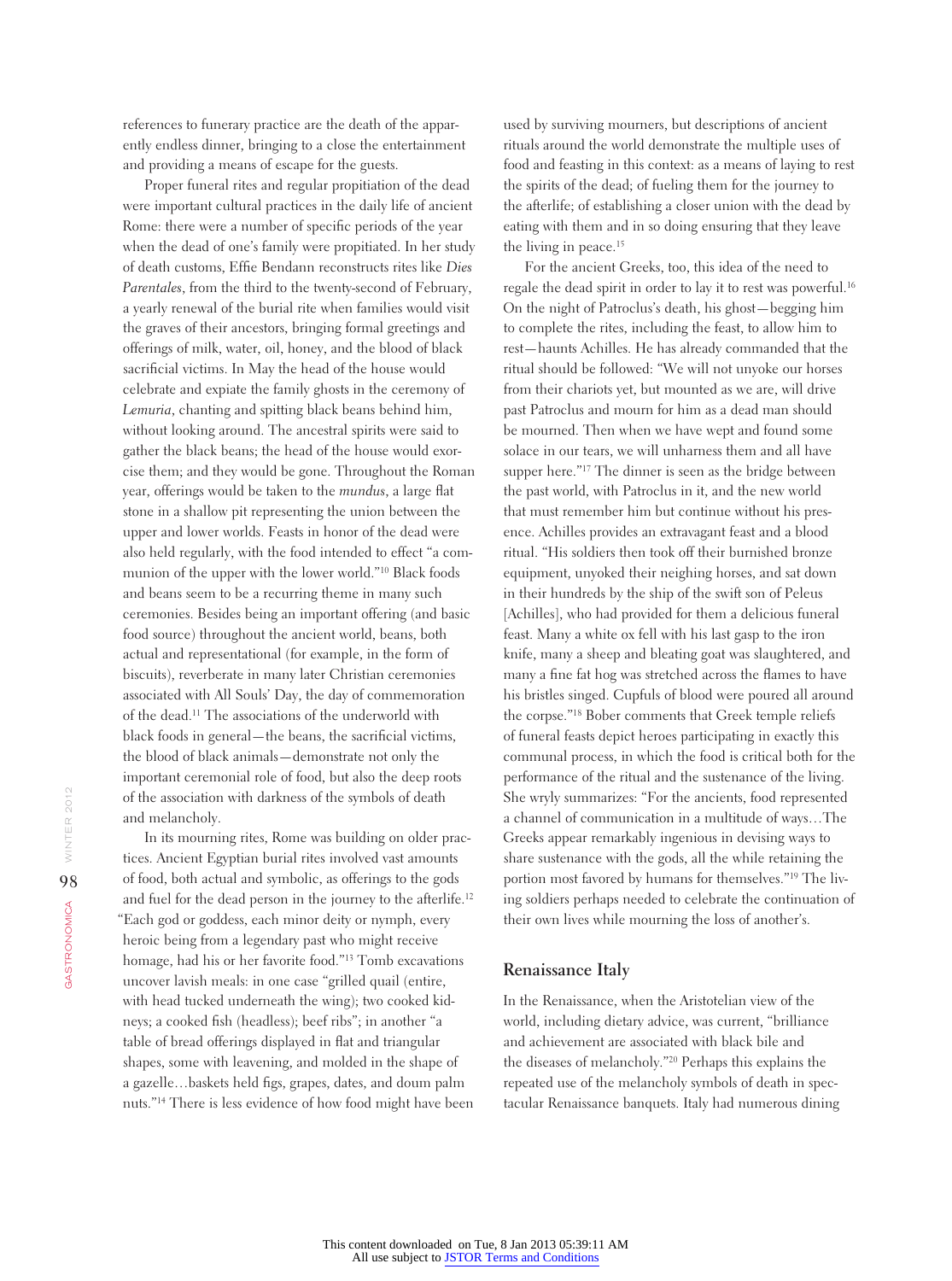companies, known for their lavish entertainments. The art historian and painter Giorgio Vasari describes how the Company of the Trowel, formed in 1512, staged a striking dinner in Hades to celebrate Pluto's marriage to Proserpine, redolent with imagery of death and doom. Guests entered the dining room two by two through the hinged jaws of a sharp-toothed serpent. They found themselves in a faintly lit, dark circular chamber, decorated with pictures of the torments of the damned lit up in flames, where they were driven to their seats by a devil with a pitchfork. Besides this deathly scene,

The viands to be consumed at that infernal supper, moreover, were all presented under the forms of the most abominable, disgusting, and repulsive-looking animals; but beneath the hideous covering of pastry, or other materials, there were, in fact, concealed the most exquisite meats, in the richest and most costly variety. The skin, I say, and the external parts, caused these eatables to appear as if nothing less than serpents, adders, lizards, newts, great venomous spiders, toads, frogs, scorpions, bats, and animals of similar kind, were to be forced upon the guests, but within these articles were found to be the most choice and inviting preparations; these were placed before each guest with a fire-shovel, under the direction of the huge devil before-mentioned, while a comrade of his brought wines of the finest quality in vessels of hideous form, and these he poured into ladles looking like such as are used for melting glass, and which served the guests as beakers. 21

The dessert course was equally challenging: "There were fruits placed on the table as if for dessert…but these fruits and confections which were cast about and rudely scattered all over the table, were apparently relics of the dead, although in fact the seeming bones were most delicate compositions of sugar, &c."22 Suddenly, the lights went out, the cries of the damned recommenced, and while the company was distracted the real, magnificent supper was laid out to amaze them when the lights were rekindled. 23 The introductory melancholy spectacle enhanced the appreciation of the full entertainment to follow. Other "death banquets" of the period, like that held by Lorenzo Strozzi in 1519, were equally intended as entertainments, ostensibly in Strozzi's case as part of the preparations for Lent. His guests were greeted with a black draped room, *memento mori* skeletons and votive tapers, then amazed by the trompe l'oeil foods served, such as *trionfi di tavola* confectionary skulls containing roast pheasants, and bones hiding sausages. <sup>24</sup> In both cases, the trappings of death were used to provide a diverting spectacle and to show off the brilliance of the host's imagination and the achievement of the confectioner's and pastry cook's art. The use of

deathly imagery served as an extreme reminder that one was alive to enjoy the feast, which could only have enhanced the overall impression.

### **Early Modern England**

At the same time as these lavish spectacles for the elite were being devised, feasting played an important role in the process of mourning in the real world. In England, the mourning party would meet at the house of the deceased before and after the funeral ceremony, taking a drink and a small cake or biscuit beforehand (in his diary entry of March 18, 1664, Samuel Pepys describes just such a pre-funeral meeting on his brother's death), and either a "drinking" of beer and biscuits in the churchyard or a meal at the deceased's house afterward. <sup>25</sup> Such feasts were important: "Food was definitely the most expensive single item in a funeral account, usually accounting for about half the total sum spent."26 As with the Greek ceremonies, these events served the purpose of bringing the community together and comforting them, while stressing the continuing importance of the departed: "At such a time numbers and kinship were comfortable companions before the dark mystery of death."27 They were also a status symbol: "A lavish table of funeral meats was thought to show regard for the dead as well as to prove the extent of the family's wealth."28 For the wealthy, funeral feasts also established the heir's new place in the community: "By receiving food guests accepted the heir's accession and acknowledged their obligation towards him," as well as providing an opportunity to distribute "dole" to the poor in the form of leftovers. 29 On other occasions, the symbols of such feasts could be the trigger for further melancholy. Hamlet complains bitterly of the inappropriate meanness exercised by his mother and uncle in recycling the expensive meats from his father's funeral for their all-too-hasty wedding feast: "Thrift, thrift, Horatio, the funeral bak't meates/Did coldly furnish forth the marriage tables."

A separate practice known as "sin-eating" was common in the English countryside from the Middle Ages, and although it was banned during the Reformation the practice continued in some rural areas until the early nineteenth century, when it was recorded in the Cambridgeshire fens. The family of the deceased would hire a poor person for a loaf of bread, a bowl of ale, and a small payment, "to pawn his own soul for the ease and rest of the soul departed."30 In the Lansdown Manuscript John Aubrey records that "when the corpse was brought out of the house, and laid on the bier, a loaf of bread was brought out, and delivered to the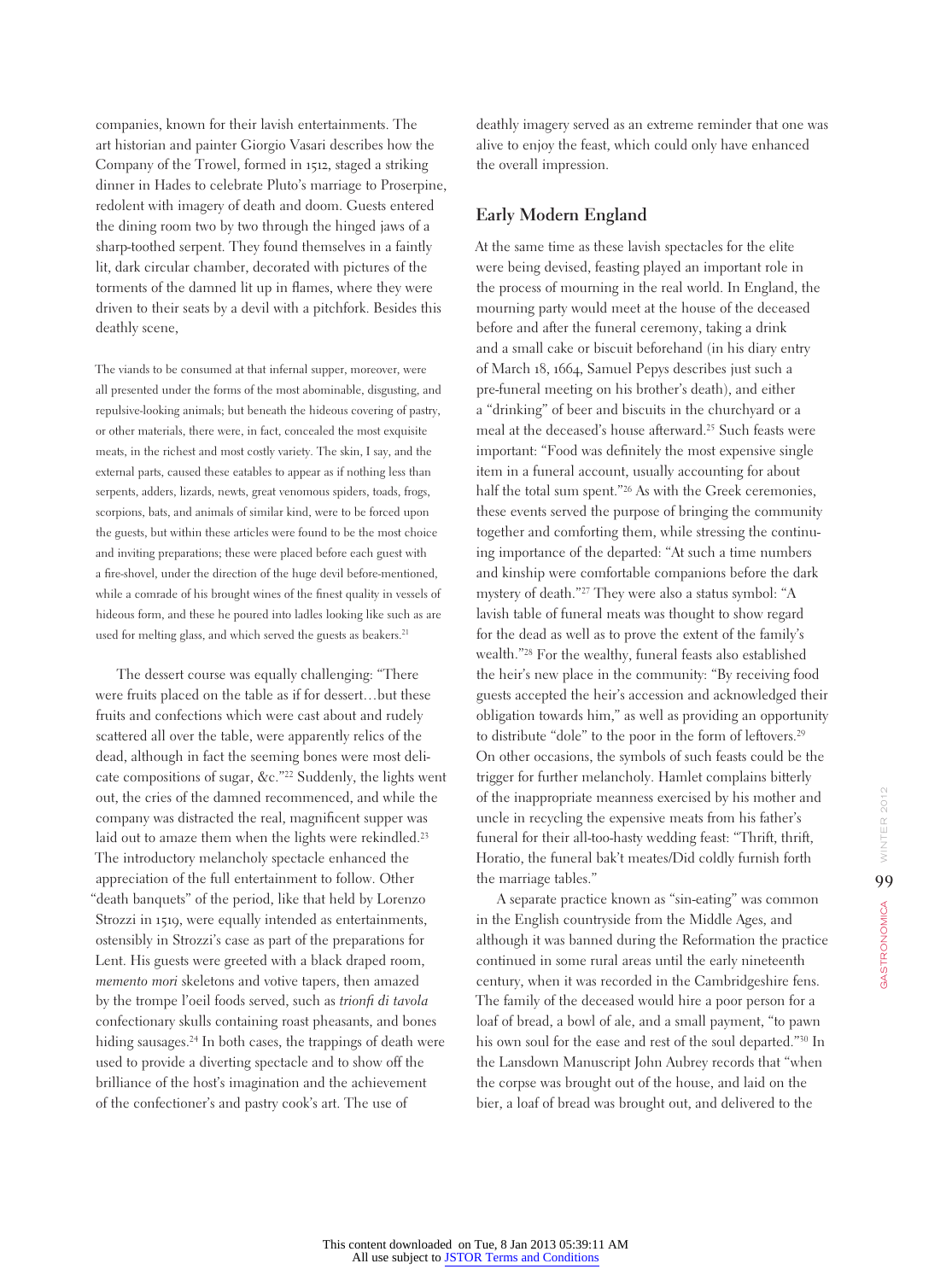

sin-eater, over the corpse, as also a mazard bowl, of maple, full of beer (which he was to drink up), and sixpence in money: in consideration whereof he took upon him, ipso facto, all the sins of the defunct, and freed him or her from walking after they were dead."31 Clare Gittings, a historian of death, remarks that "This ritual is illustrated in a crude woodcut decorating an eighteenth century funeral invitation; a large chalice-like cup is shown actually placed on top of the coffin, with a man and a woman standing on either side of it."32 There is not such a great leap from the idea of consuming the sins of the deceased to consuming the deceased themselves. Later "Freud noted how funerary rituals nearly always included a special meal, in which the dead were symbolically consumed, indicating not only an incorporation but also a celebratory victory."<sup>33</sup> Anthropologist Mary Douglas further describes this magic

**Above:** Sir Francis Dashwood at His Devotions*, 1757. Engraving after William Hogarth.* wellcome library, london

malleability of foodstuffs, especially their ability to take on any properties we might need in a ritual. Through their consumption or decay, foodstuffs may become the vehicle for the destruction of the thing that is feared, just as Papua New Guinean warriors ate the brains of their slain enemies. <sup>34</sup> The purchase of eternal rest for one's relatives by employing sin-eaters seems a maudlin, if inexpensive, indulgence for the well-off at the expense of their alreadyunfortunate neighbors, but at the same time it underlines the symbolic import and potential of food.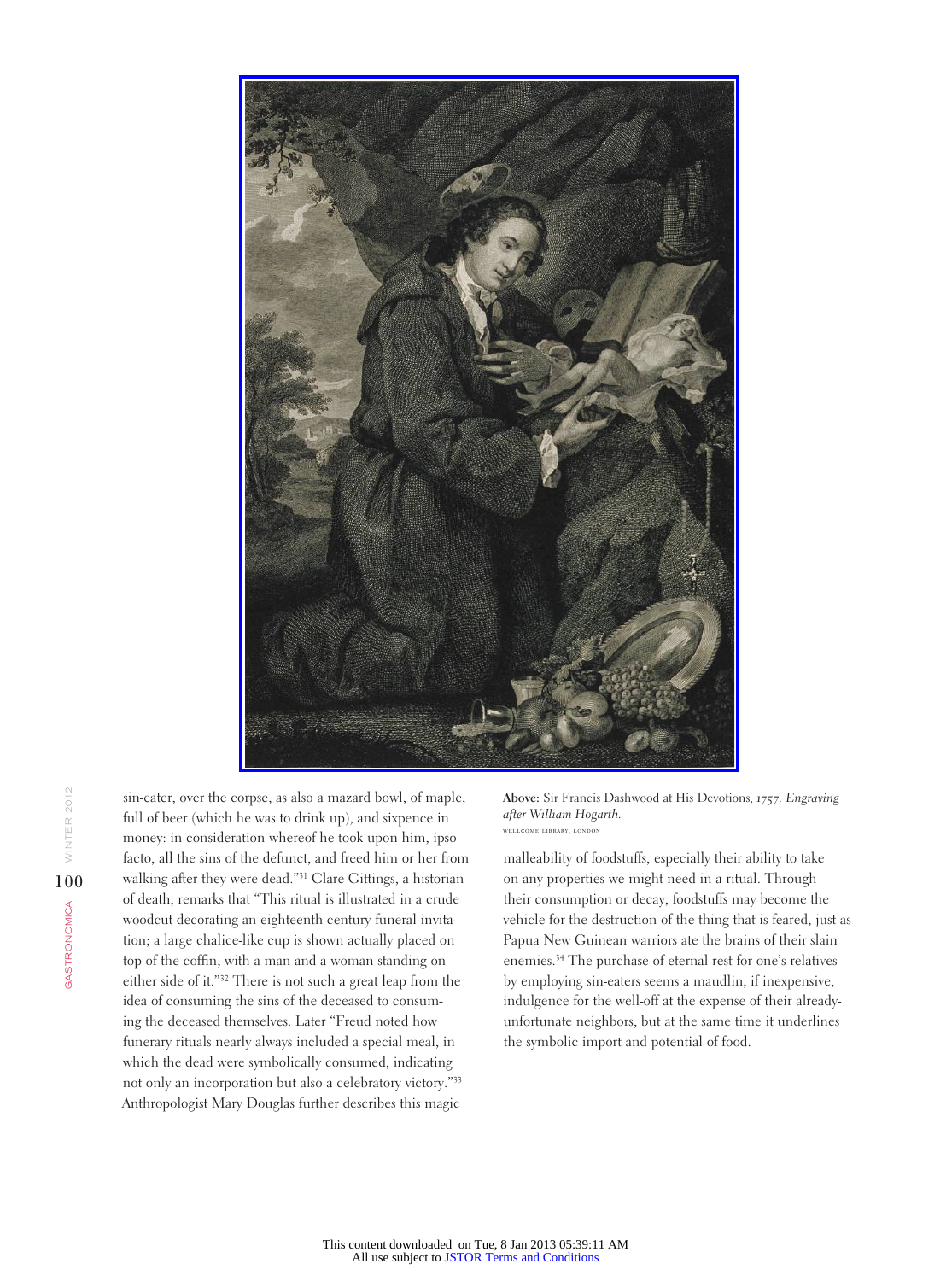# **The Enlightenment**

In March 1769, the duc de Chartres gave a pre-wedding supper party for the comte de Fitz-James, christened the *souper des veuves* (the widows' supper). He assembled all of the Count's former mistresses and married and engaged male friends, dressed in mourning clothes. Throughout the evening in the black-draped dining room, the torch-flames of the goddess of Love were repeatedly quenched by those of Hymen (marriage): "In a word, everything characterized the tomb of Pleasure and the empire of Reason."35 The same ceremony was supposed to be repeated when the duc de Chartres himself got married the following June, only with still more solemnity. This was a knowingly fanciful entertainment to "mourn" the Count's forthcoming loss of freedom. In the same period in England, numerous clubs, notably the Society of Beefsteaks and Sir Francis Dashwood's Brotherhood of St. Francis of Wycombe (later referred to as the Hell-Fire Club), shared the sentiment if not the elaborate mode of marking it.

The Hell-Fire Club, in fact, celebrated the experience of forbidden pleasures of all kinds, adopting the symbology of darkness and the occult as a means of representing their core beliefs and of reinforcing their antireligious sentiments. "They realized that while life might be lived joyously and rumbustruously, it contained an element of melancholy and mystery that was worth preserving."36 Their founding principle, *Fay ce que voudras* ("Do What You Will"), was adopted from the motto of Rabelais's imagined utopian "abbey" of Thélème in *Gargantua*, but the style of the Hell-Fire Club's "doing" was filled with melancholy imagery of death, ruin, sadism, and debauchery. At the meeting-place of his "friars" in Wycombe, Dashwood built "a carefully ruined tower" and "cloisters, training ivy up the stone pillars, in whose Gothic twilight owls might brood and bats obscurely cluster," all on the site of a ruined church. <sup>37</sup> This served as the entrance to vast, deep caves, with a banqueting hall at its center. No wonder local legend had it that they toasted the Devil with Port drunk from human skulls. Their dinner menus included absurdly named dishes (it is hardly likely that they really ate a stewed lion), many of which were deliberately sacrilegious. "Holy Ghost Pie," said to be depicted among the deliberately vulgar fruits at the bottom right of William Hogarth's in-costume portrait of Dashwood, was an imitation of the communion host made with angelica-root (one of garden angelica's common names being "holy ghost"). The sadistic darkness of the Hell-Fire Club's aspirational melancholy is taken to an extreme by the Marquis de Sade, who in *Juliette* has his

giant Russian Minski eating "aphrodisiac" human flesh in a dining room whose "furniture is made of live girls 'cunningly arranged.' Their vaginas are used as candleholders. When hot dishes are placed on the living table, resting on bare breasts and buttocks, there is 'a pleasant convulsive stir' like 'the rippling of waves.'"38 In these cases, food and dining provide opportunities to live out the darkest fantasies.

In late eighteenth- and early-nineteenth-century Paris, Grimod de La Reynière, the author of the earliest food guide (the *Almanach des Gourmands*, 1803–1813), hosted two of the most bizarre black banquets, later used as inspiration for Des Esseintes, the hero of *À Rebours* (Against Nature). Grimod was born in 1758 with deformed limbs: he used mechanical false hands covered with white gloves to overcome the deficiencies of the bird-of-prey-like claw at the end of his left arm and the webbed pincer on his right. The impact on his character of these deformities and the resulting rejection by his ill-matched parents is demonstrated by one of his party tricks, which was apparently to show people who didn't know he had metal hands that it was safe to warm their own by placing them directly on the red-hot stove.

The first of Grimod's banquets, recorded after the fact in the *Correspondance philosophique de Caillot Duval*, has been described as "a prime example of the dinner party as an act of aggression," but it is also interesting for its relentless use of macabre symbols. <sup>39</sup> The invitation, which escaped the censors by being modeled on a funeral invitation (these were not subject to approval), and which was so exotically beautiful that Louis xvi is said to have had a copy framed, depicted a cross mounted on a catafalque on a black background punctuated with tears. The dinner took place on February 1, 1783, the beginning of Lent. On arrival, guests were disarmed and stripped of their decorations before being led into a darkened room, examined by an advocate, and then allowed into a black-draped dining room lit by 365 candles with a catafalque as centerpiece and a balustrade for invited observers around the periphery. Grimod introduced two of the known courses, of pork and foods cooked in oil, with bizarre and untrue speeches referring to his father's family; when one of his lawyer guests attempted to leave in disgust, he locked the doors so that the rest were forced to stay all night; most apparently fell asleep during the magic lantern show that followed the dinner. <sup>40</sup> The motive for this spectacle is unclear; but as with Domitian, the pleasure seems mostly to have been the host's. For the guests and spectators, melancholy seems to have been fueled by discomfort, uncertainty, and boredom.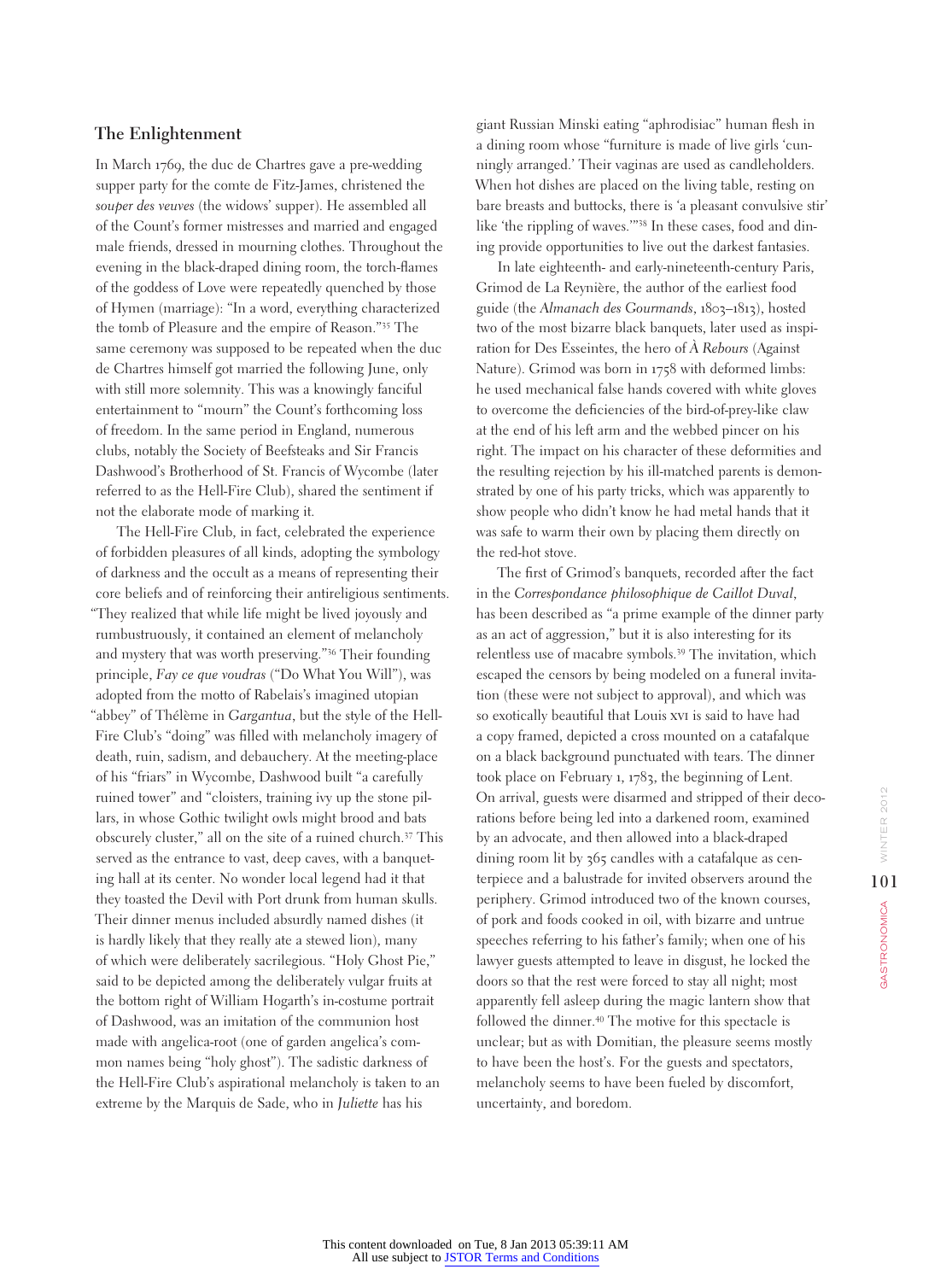Grimod's second black banquet was held in 1813 before his departure from Paris to live at La Seigneurie, a fifteenroom chateau by a ruined keep—apparently a fine example of melancholic ruin. Friends who thought Grimod had only been somewhat unwell were shocked to receive an invitation to his funeral and, all the more shockingly, at four o'clock: dinner time. When they arrived, the guests who had decided to sacrifice their appetite for their friend were met by black drapery, a torch-lit carriage with a coffin, and all the signs of a house in mourning. Then, as they stood around exchanging the usual funeral pleasantries, "two leaves of the door flew open to reveal a splendid table draped in black and lit by a thousand candles."41 Grimod himself appeared at the head of the table, exclaiming: "I know that today I will dine with my true friends!" His face glowing, he begged them to come to the table."42 Such a "macabre and sardonic" performance would certainly test the limits of most friendship. 43

The death-like imagery of both banquets, as well as the design of Grimod's first invitation, was adopted and exaggerated in *À Rebours* to extreme effect: "While a hidden orchestra played funeral marches, the guests were waited on by naked negresses wearing only slippers and stockings in cloth of silver embroidered with tears."44 Des Esseintes's use of color is a consistent theme in the description of his attempts to live a solitary, melancholy life outside human experience, and the funeral banquet he stages to mark the temporary loss of his virility takes this drive to the extreme. The dining room, the garden, and the food are all blackened:

Dining off black-bordered plates, the company had enjoyed turtle soup, Russian rye bread, ripe olives from Turkey, caviare, mullet botargo, black puddings from Frankfurt, game served in sauces the colour of liquorice and boot-polish, truffle jellies, chocolate creams, plum puddings, nectarines, pears in grape-juice syrup, mulberries, and black heart-cherries. From dark-tinted glasses they had drunk the wines of Limagne and Roussillion, of Tenedos, Valdepeñas, and Oporto. And after coffee and walnut cordial, they had rounded off the evening with kvass, porter, and stout. 45

Over the years, Des Esseintes attempts to distance himself further from the world by attempting to deny his body's need for food. He eats repetitive, seasonally preselected meals inside a sealed box within the true dining room, designed to ensure that he will not be subjected to the sounds or smells of food. Gradually, his digestive system becomes so weak that he thinks he is dying. As he listens to *Des Mädchens Klage*, he weeps: "For in this *lamento* there

was something more than sadness, a note of despair that tore at his heartstrings, something reminiscent of a dying love affair in a melancholy landscape…Steeped in bitterness and filled with disgust, [he] felt alone in the midst of tearful Nature, all alone, overcome by unspeakable melancholy." Des Esseintes is forced to call a doctor, who, to his delight, prescribes injections: "His taste for the artificial had now, without even the slightest effort on his part, attained its supreme fulfillment," releasing him from the "vulgar, bothersome business of eating."46 When, eventually, the doctor tells him that the only sure cure is to go back into society, Des Esseintes's profound melancholy takes on a new edge of despair. Far from being released from the troubles of the world, his cure is to face them. Living through symbols is insufficient sustenance for body or soul.

# **Conclusion**

It can be difficult to understand the motivations of one's own contemporaries for certain types of entertainment, let alone those of people in previous centuries. How can we effectively unpack what people in the past intended to convey through particular actions? As the philosopher Ernst Bloch reminds us, we have a propensity to forget that "now" does not even mean exactly the same thing to everyone living in the same time. This lack of synchronicity can be startling and used to great effect. "Among the most shocking and at the same time most important experiences in working one's way into a time, strange to us as a later generation, is that of the synchronicity of the non-synchronous, of the coexistence of terror and normality, of the everyday and the sensational."47 In the fictional and fictionalized cases discussed here, such sensational synchronicity can be seen at work in several symbolically melancholy black banquets and their participants' responses to them. In a post-Freudian world, "in mourning, we grieve the dead; in melancholia, we die with them."48 In the case of funeral feasts, which are a consistent component part of mourning, the ceremonial aspects related to food—whether feasting, "drinking," or "sin-eating"—actually help to construe the final death of the individual, the laying to rest of their souls, and the elaboration of their new external role in the living community. In the black banquet, the spectacle may help the Epicureans among us to face the truth that life is short and should therefore be sweet. Nonetheless, in many cases, it is difficult to see these deathly extravaganzas as reflecting much more than the self-indulgent expression of a melancholic sensibility—albeit a magnificently entertaining one.<sup>·</sup>